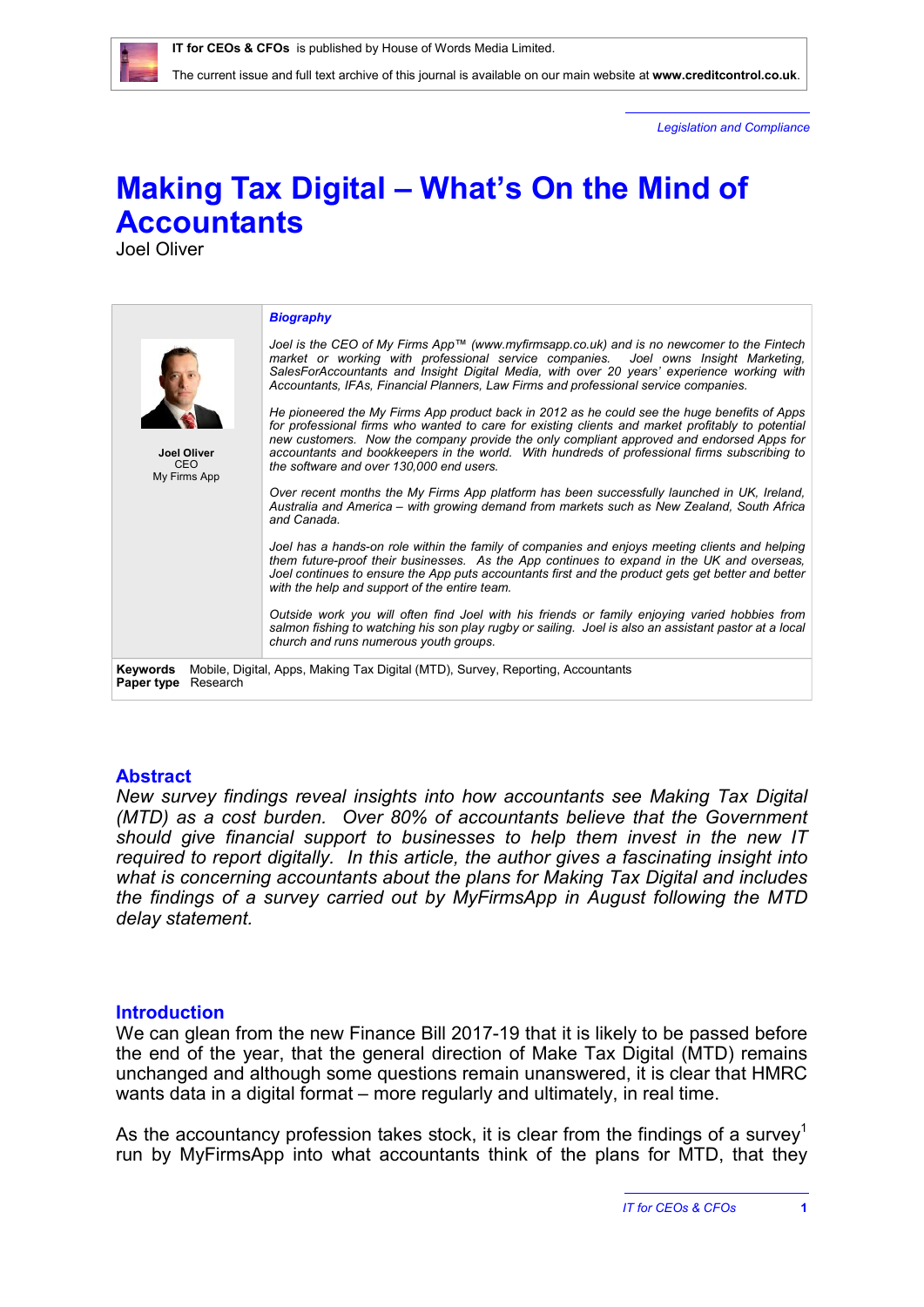

The current issue and full text archive of this journal is available on our main website at **[www.creditcontrol.co.uk](http://www.creditcontrol.co.uk)**.

*Legislation and Compliance*

believe the new regime will have cost implications both for the accountant and for businesses. Overwhelmingly, (82%) of accountants that took part in the survey in August 2017 believe that the Government should offer financial support to businesses that need to invest in new IT, software or training for MTD purposes. The response was sizeable with 271 accountants taking part in the research.

# **Accountants think 74% of their clients will incur costs**

The move to the new regime is expected to attract costs for businesses of between £100 and £1000 with almost half – 46% of accountants – estimating that their clients will incur costs of between £101-£500 and 28% believe that this figure could be higher and end up between £501 and £1000.

These cost implications are based on the transition to the use of software to manage their businesses' accounts with these results suggesting that over half of SME business clients are not currently using software. Over 35% of the accountants surveyed believe that they will need to spend an additional 5-10 hours to get this particular group of their clients' ready for quarterly financial reporting and 28% believe this could take in the region of 10 – 20 hours with 7% estimating that this figure could be in excess of 50 hours. This is a sizeable requirement and something that hasn't been talked about widely in terms of the preparation for MTD.

# **Regardless of size, a move to digital record keeping is recommended by 61% of those surveyed**

Over 71% believe that businesses under the VAT threshold should not be mandated into MTD but despite this, interestingly 61% of those polled said they will be recommending to their clients, regardless of size, that they move to digital record keeping sooner rather than later.

When we speak to our customers about MTD, they tell us that they are most concerned about their smallest clients; the ones that still bring their records into the office in shoeboxes and keep notebooks. For this group, MTD represents a sea change in the way they manage their finances and it is down to the accountant to consider how best to help them make this transition to digital record keeping.

# **Search is on for a simpler solution to MTD**

The findings from our survey suggest that accountants are in favour of a simpler solution for this group with 43% of respondents supportive of the introduction of a low cost, simple to operate bookkeeping App as a sensible solution to the MTD challenge.

Working with accountants and practitioners around the world in a software business that focuses on mobile technology, we know that it is the new digital world in which we all live and work that can solve the challenge of MTD. There can be no doubt that the move to digital technology has become a mobile-first experience with over 900 billion hours spent on Apps last year<sup>2</sup>, and the number of Smartphone users expected to reach  $48.26$  million<sup>3</sup> in the UK this year. The business world is changing because of the rate of mobile adoption and mobile devices such as Smartphones and tablets are used for all kinds of business activity: for talking to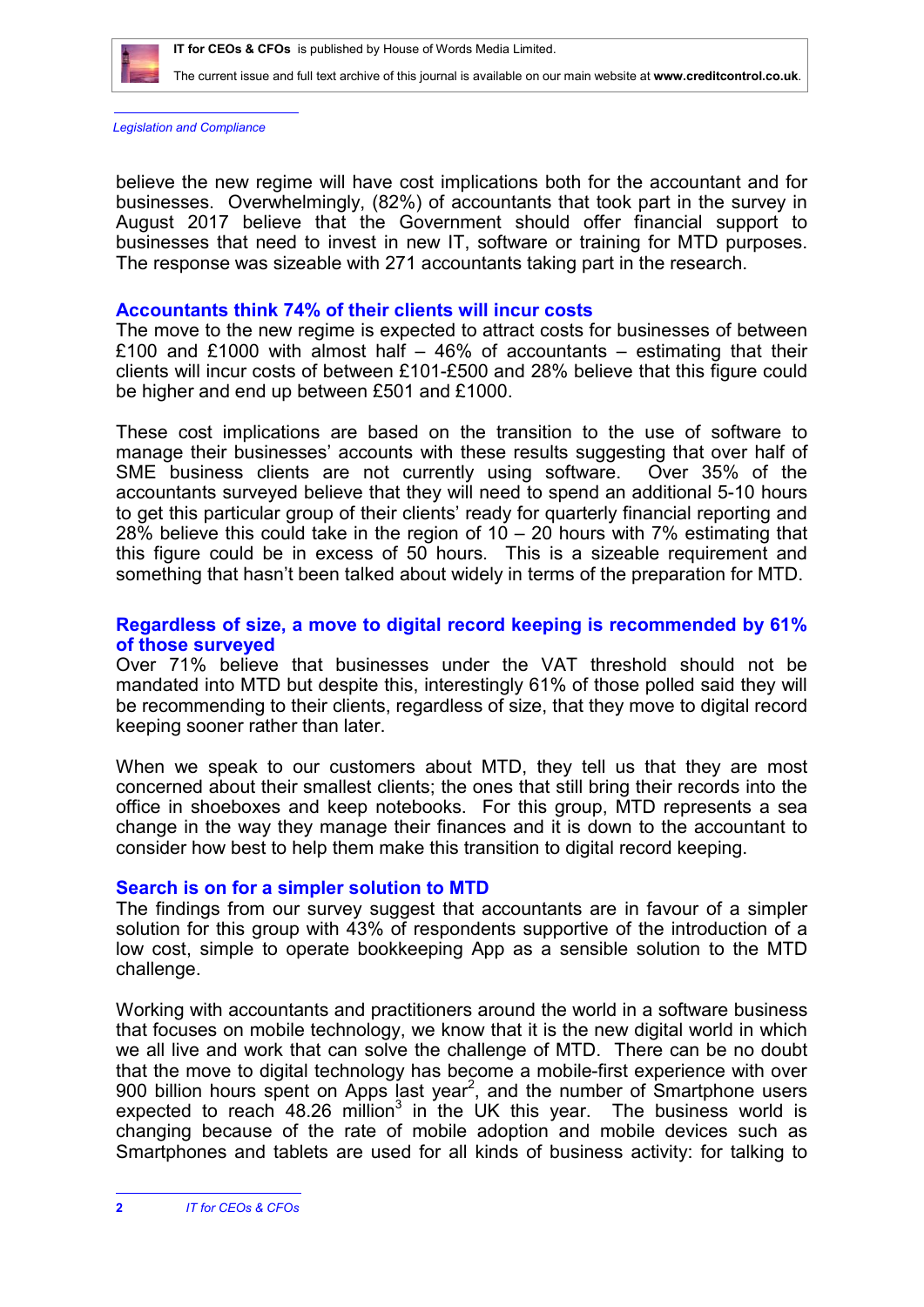

*Legislation and Compliance*

customers, for raising quotes, creating invoices or capturing receipts and for searching for information that is relevant to their business; all with the help of Apps.

By providing business clients with a single simple App, it is possible to record all the necessary information needed for MTD by using the in-built camera on their Smartphones and Tablets to photograph receipts and allocate them to the relevant account and by taking photographs of their invoices. If the client does not want to use the camera, the other option is to simply enter a daily cash value so that income is recorded with the same fuss free method.

| MY<br>FIRMS<br>APP                                                                                           | $\Theta$<br>$\mathsf{Q}$<br>Search                                                       |                                                                                            |                          |                          |                               |                                                                                           |               |                          |  |  |
|--------------------------------------------------------------------------------------------------------------|------------------------------------------------------------------------------------------|--------------------------------------------------------------------------------------------|--------------------------|--------------------------|-------------------------------|-------------------------------------------------------------------------------------------|---------------|--------------------------|--|--|
| Change Business -                                                                                            | <b>Boehm Group</b>                                                                       |                                                                                            |                          |                          |                               |                                                                                           |               |                          |  |  |
| di income<br>$\mathbf{a}$<br>Ø.<br>Le Expenditure<br>Unsure Expenses (2)<br>List Expenses<br>Add New Expense |                                                                                          | <b>MONTHLY EXPENSES</b><br>vs Last Month (GBP)<br>$\sqrt{-5,440.45}$<br>5,440.45% decrease |                          | 4<br>Expenses This Month |                               | <b>MONTHLY EXPENSES</b><br>vs Last Month (GBP)<br>$\sqrt{-5,440.45}$<br>5440,45% decrease |               | 50<br>Expenses This Year |  |  |
| <sup>2</sup> Settings<br>5<br>-- SUPPORT                                                                     | <b>LATEST EXPENSES</b><br>To find a particular expense, please use the main search tool. |                                                                                            |                          |                          |                               |                                                                                           |               |                          |  |  |
| Helpful Guides                                                                                               |                                                                                          | Date                                                                                       | Category                 |                          | Name                          |                                                                                           | Amount        | Action                   |  |  |
| Technical Support                                                                                            |                                                                                          | 05/03/2017                                                                                 | Maintenance Costs        |                          | In Excepturi Quasi Receipt    |                                                                                           | 464.26 CAD    | $\mathcal{F}$ 8          |  |  |
| Accountancy Advice                                                                                           |                                                                                          | 05/03/2017<br><b>Travel Costs</b>                                                          |                          | Ullam Sit Et Receipt     |                               | 116.36 CAD                                                                                | $\mathcal{F}$ |                          |  |  |
|                                                                                                              |                                                                                          | 05/02/2017                                                                                 | Admin Costs              |                          | Nostrum Aut Occaecati Receipt |                                                                                           | 42.84 CAD     | 78                       |  |  |
|                                                                                                              |                                                                                          | 05/01/2017                                                                                 | <b>Staff Costs</b>       |                          |                               | Tempora Assumenda Dicta Receipt                                                           | 131.45 CAD    | 7.8                      |  |  |
|                                                                                                              | 04/30/2017<br>m<br>04/29/2017                                                            |                                                                                            | Maintenance Costs        |                          |                               | Cum Ut Nam Receipt                                                                        |               | $\lambda$ 8              |  |  |
|                                                                                                              |                                                                                          |                                                                                            |                          | Cost of Goods Bought     |                               | Totam Fugit Expedita Receipt                                                              |               | $\mathcal{F}$ is         |  |  |
|                                                                                                              | m                                                                                        | 04/28/2017                                                                                 | Cost of Goods Bought     |                          |                               | Repudiandae Hic Voluptatem Receipt                                                        | 12.54 CAD     | $\mathcal{L}$ 8          |  |  |
|                                                                                                              |                                                                                          | 04/28/2017                                                                                 | <b>Advertising Costs</b> |                          | Dolores Ex Id Receipt         |                                                                                           | 463.16 CAD    | 78                       |  |  |

Through an App that connects the practitioner and the client in real time, it will become crushingly simple to check entries and take over the regular filings for the client and in doing so, place the accountant right at the centre of the digital tax initiative. With built-in intelligence that utilizes the latest technology to understand what data has been uploaded for the summary return and what may be missing, the App will use a 'push notification' messaging capability to alert the client that information is still required.